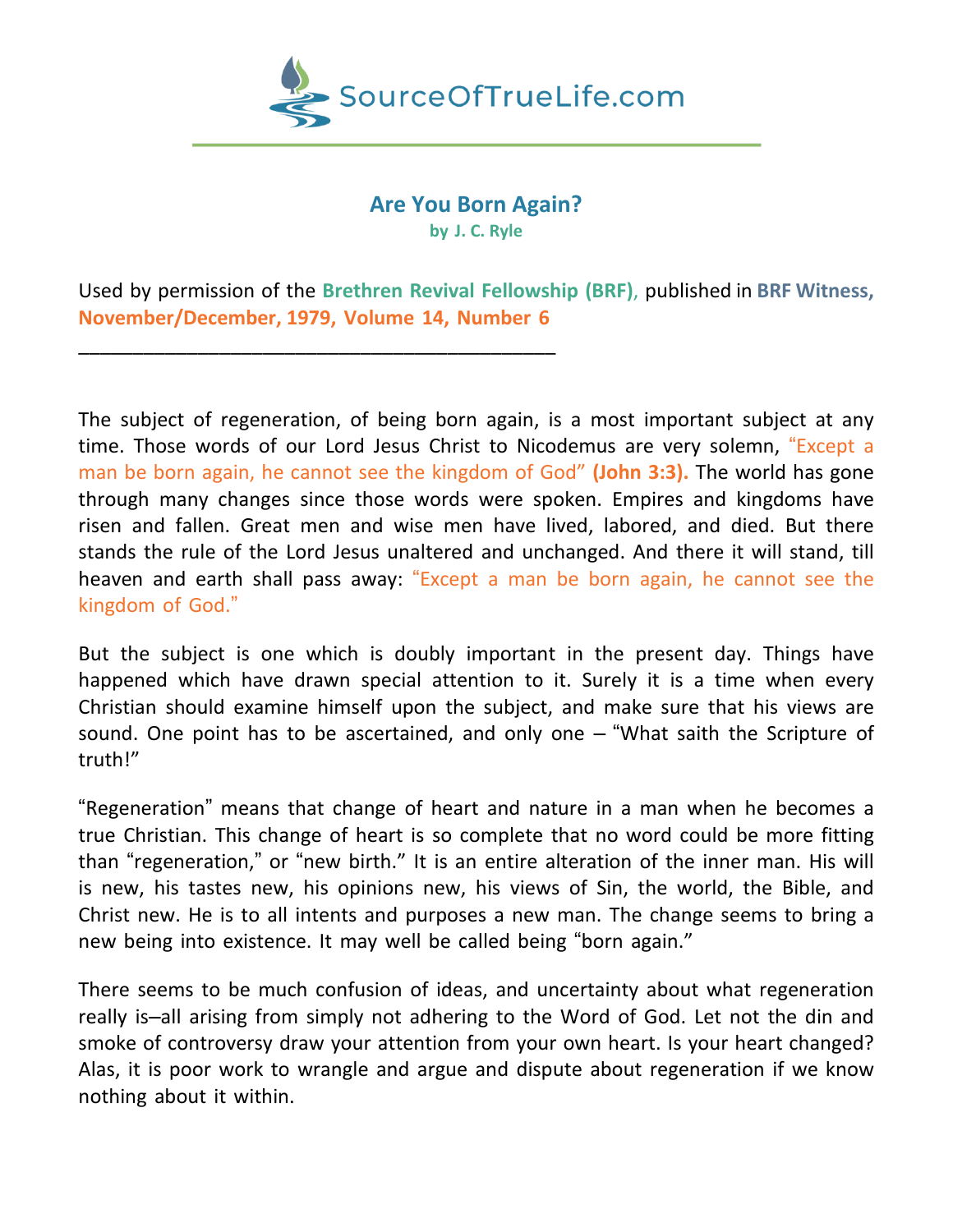That there is a necessity for our being regenerated, or born again, is most plain from our Lord Jesus Christ's words in the third chapter of John's Gospel. Nothing can be more clear and positive than His language to Nicodemus: "Except a man be born again, he cannot see the kingdom of God."

The reason for this necessity is the exceeding sinfulness and corruption of our natural hearts. Just as rivers flow downward, and sparks fly upward, and stones fall to the ground, so does a man's heart naturally incline to what is evil. We not only commit sin, but we also love sin. We not only need to be cleansed from the guilt of sin, but we also need to be delivered from its power.

The man who denies the universal necessity of regeneration can know very little of the heart's corruption. The vast majority of people in the world see nothing, feel nothing, and know nothing in religion as they ought. Man naturally has no sense of spiritual things. He is like the lunatic who calls straw a crown, and dust diamonds. He says, "I am rich, and increased with goods, and have need of nothing." There is nothing so sad as the utter corruption of our nature.

Men need to be regenerated-born again. It is not a little changing and outward amendment they require. It is not merely putting restraint on raging passions and quieting unruly affection. All this is not enough. Each one needs a new heart and a new will.

You may be saved and reach heaven without many things which men reckon of great importance–without riches, without worldly comforts, without health, without house, without land, without friends; but without regeneration you will never be saved at all. I bless God that the saints in glory will be a multitude that no man can number. I comfort myself with the thought that there will be many people in heaven. But this I know and am persuaded of from God's Word, that of all who reach heaven, there will not be one single individual who has not been born again.

The next step is to find out the signs and evidences by which a person may know whether he is born again-whether his heart has been changed by the Holy Spirit, or whether his change is yet to come.

Now these signs and evidences are laid down plainly for us in Scripture. God has not left us in ignorance of this point. He foresaw how some would torture themselves with doubts and questions, and would never believe it was well with their souls. He foresaw how others would take it for granted they were regenerate. He has therefore mercifully provided us with a test and gauge of our spiritual condition, in the first Epistle of John. There He has written for our learning what the regenerate man is, and what the regenerate man does–his ways, his habits, his manner of life, his faith, his experience.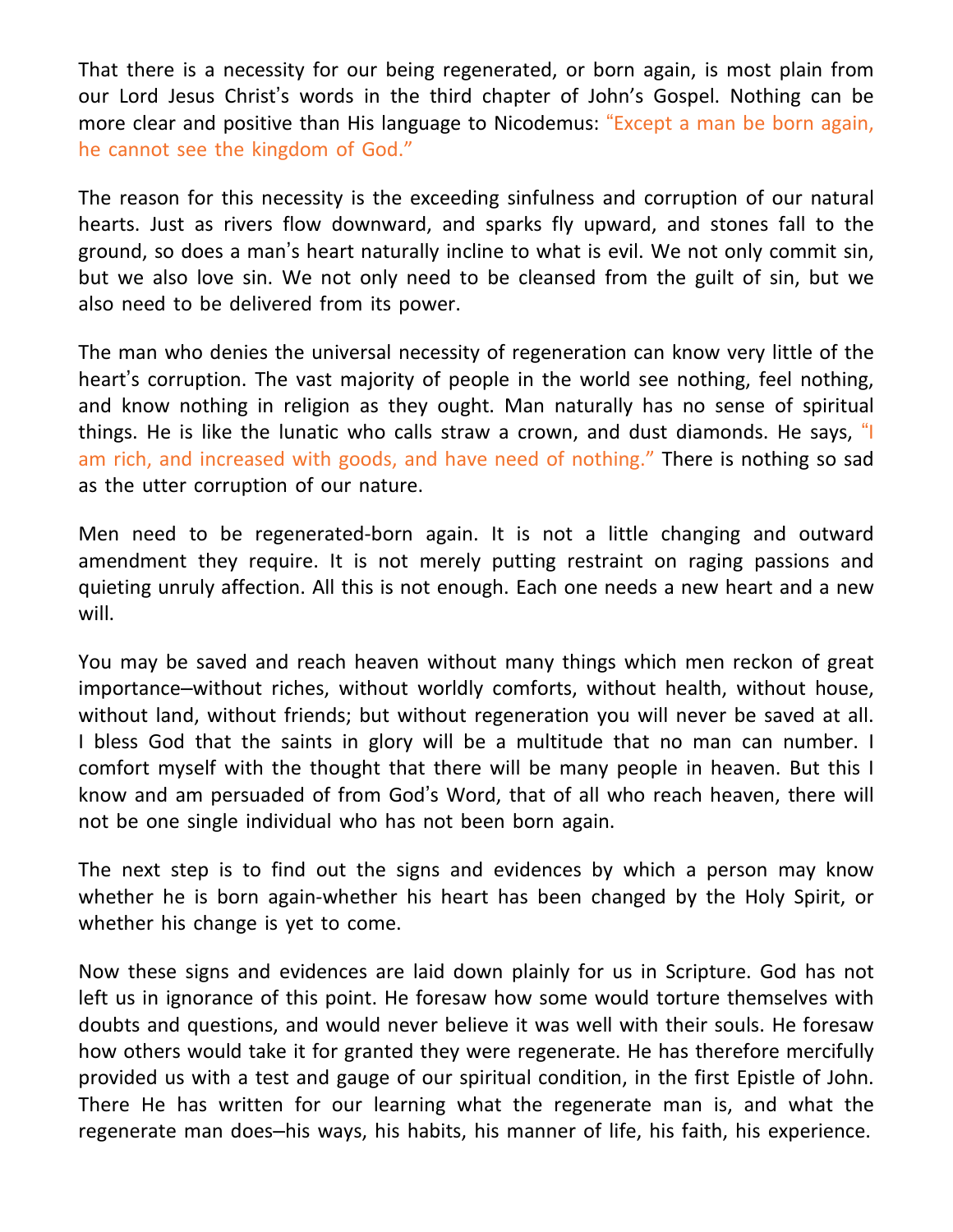#### **1. DOES NOT HABITUALLY PRACTICE SIN**

First of all, John says, "Whosoever is born of God doth not commit sin" **(1 John 3:9)** and again, "Whosoever is born of God sinneth not" **(1 John 5:18).** A regenerate man does not habitually commit sin. He no longer sins with his heart and will, and whole inclination, as an unregenerate man does. Sin no longer pleases him, nor is even a matter of indifference; it has become the abominable thing. He cannot prevent it from dwelling within him, but he can say that he abhors it, and the great desire of his soul is to not commit sin at all.

## **2. BELIEVES JESUS IS THE ONLY SAVIOUR**

Secondly, John says, "Whosoever believeth that Jesus is the Christ is born of God" **(1 John 5:1).** A regenerate man believes that Jesus Christ is the only Saviour by whom his soul can be pardoned and redeemed; that He is the divine person appointed and anointed by God the Father for this very purpose, and that beside Him there is no Saviour. He may have his doubts and fears. He may sometimes tell you he feels as if he had no faith. But ask him whether he is willing to trust in anything instead of Christ, and see what he will say. Depend upon it–he would say that, although he does feel weak, he would not give up Christ for all the world.

# **3. ENDEAVORS TO DO WHAT PLEASES GOD**

Thirdly, John says, "Every one that doeth righteousness is born of Him" **(1 John 2:29).** The regenerate man is a holy man. He endeavors to live according to God's will, to do the things that please God. No doubt he is not perfect. He finds an evil principle within him constantly warring against grace and trying to draw him away from God. But he does not consent to it, though he cannot prevent its presence. He will generally be able to say, with John Newton, "I am not what I ought to be, I am not what I want to be, I am not what I hope to be in another world, but still I am not what I once used to be, and by the grace of God I am what I am."

## **4. HAS A SPECIAL LOVE FOR THE BRETHREN**

Fourthly, John says, "We know that we have passed from death unto life, because we love the brethren" **(1 John 3:14).** A regenerate man has a special love for all true disciples of Christ. Like his Father in heaven, he loves all men with a great general love, but he has a special love for those who are of one mind with himself. Like his Lord and Saviour, he loves the worst of sinners, and could weep over them; but he has a peculiar love for those who are believers. He and they may be very different in many ways, but they are Jesus Christ's people. They are his Father's sons and daughters. He cannot help loving them.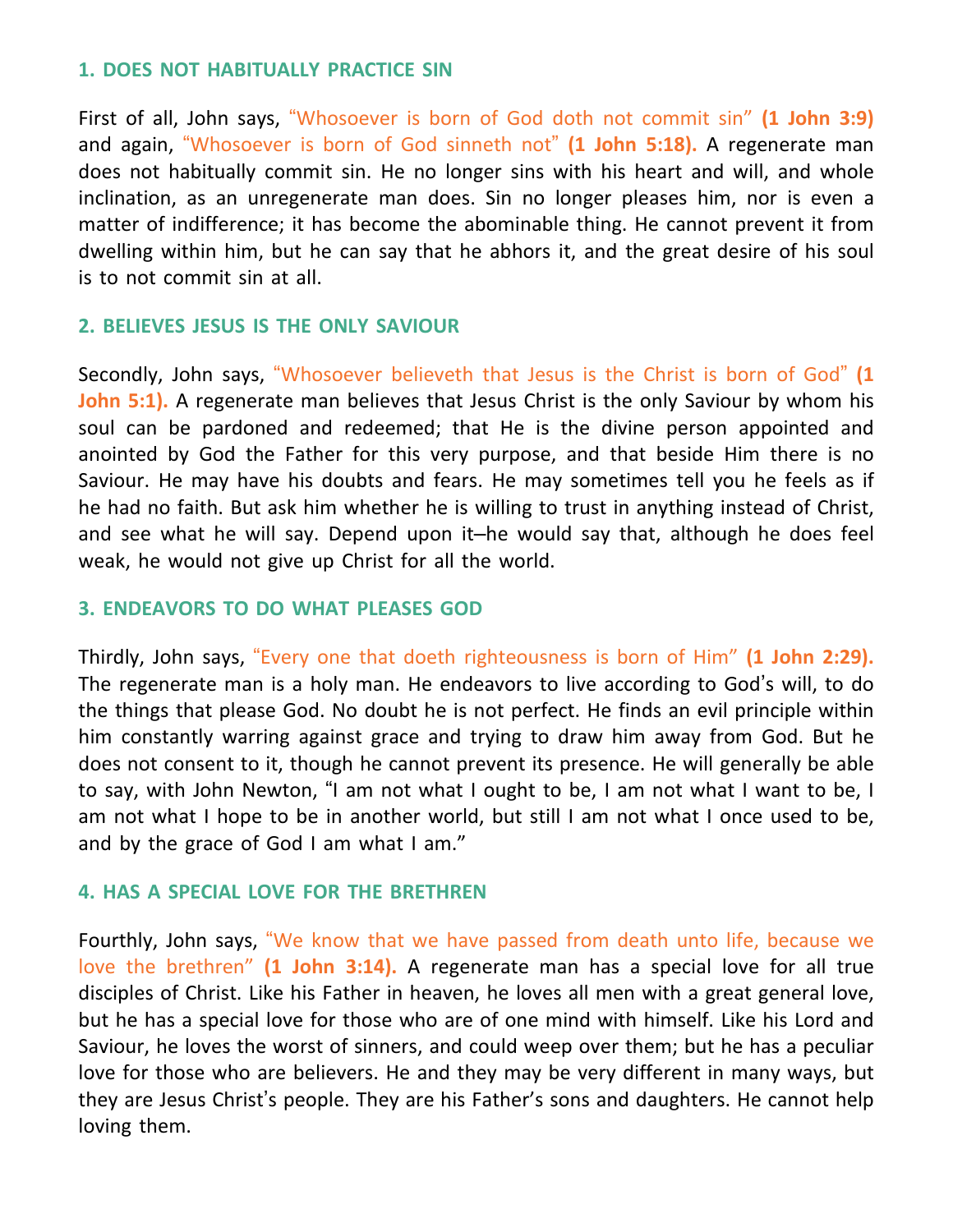## **5. COUNTERS THE STREAM OF WORLDLY OPINION**

Fifthly, John says, "Whatsoever is born of God overcometh the world" **(1 John 5:4).** A regenerate man does not make the world's opinion his rule of right and wrong. He does not mind going against the stream of the world's ways, notions, and customs. "What will men say?" is no longer a turning point with him. He loves the praise of God more than the praise of men. He fears offending Him more than giving offence to man. He has counted the cost. He has taken his stand. His eye is upon Him that is invisible. He is resolved to follow wherever He goes. It will be necessary in this following to come out from the world and be separate. The regenerate man will not shrink from going so. His first aim is to please God.

# **6. KEEPS CLEAR OF WHAT MAY LEAD TO SIN**

Sixthly, John says, "He that is begotten of God keepeth himself" **(1 John 5:18).** A regenerate man is very careful of his own soul. He endeavors not only to keep clear of sin, but also to keep clear of everything which may lead to it. He is careful about the company he keeps. He feels that evil communications corrupt the heart, and that evil is far more communicable than good, just as disease is more infectious than health. He desires to live like a soldier in an enemy's country, to wear his armor continually, and to be prepared for temptation. He finds by experience that his soul is ever among enemies, and he studies to be a watchful, humble, prayerful man.

There is a vast difference in the depth and distinctness of these marks among those who are regenerate. In some people they are faint, dim, feeble, and hard to discern. You almost need a microscope to make them out. In others they are bold, sharp, clear, plain, and unmistakable, so that he who runs may read them. It seldom happens that all are equally manifest in one and the same soul.

But still, after every allowance, here we find boldly painted the six marks of those born of God. Without these marks it is vain to fancy you are scripturally regenerate. There must be a certain family likeness between God and His children. Without this likeness you are none of His. There must be some visible evidence of the Spirit dwelling within you; it should be clear, no matter how small.

If you have these marks I have been speaking of, strive to make them more clear and plain. Let your repentance be a growing habit, your faith an increasing faith, your holiness a progressive holiness, your victory over the world a more decided victory, your love of the brethren a more hearty love, and your watchfulness over yourself a more jealous watchfulness. This is the way to be useful and happy on your earthly pilgrimage. This is the way to put to silence the opposition of truth's enemies. Let